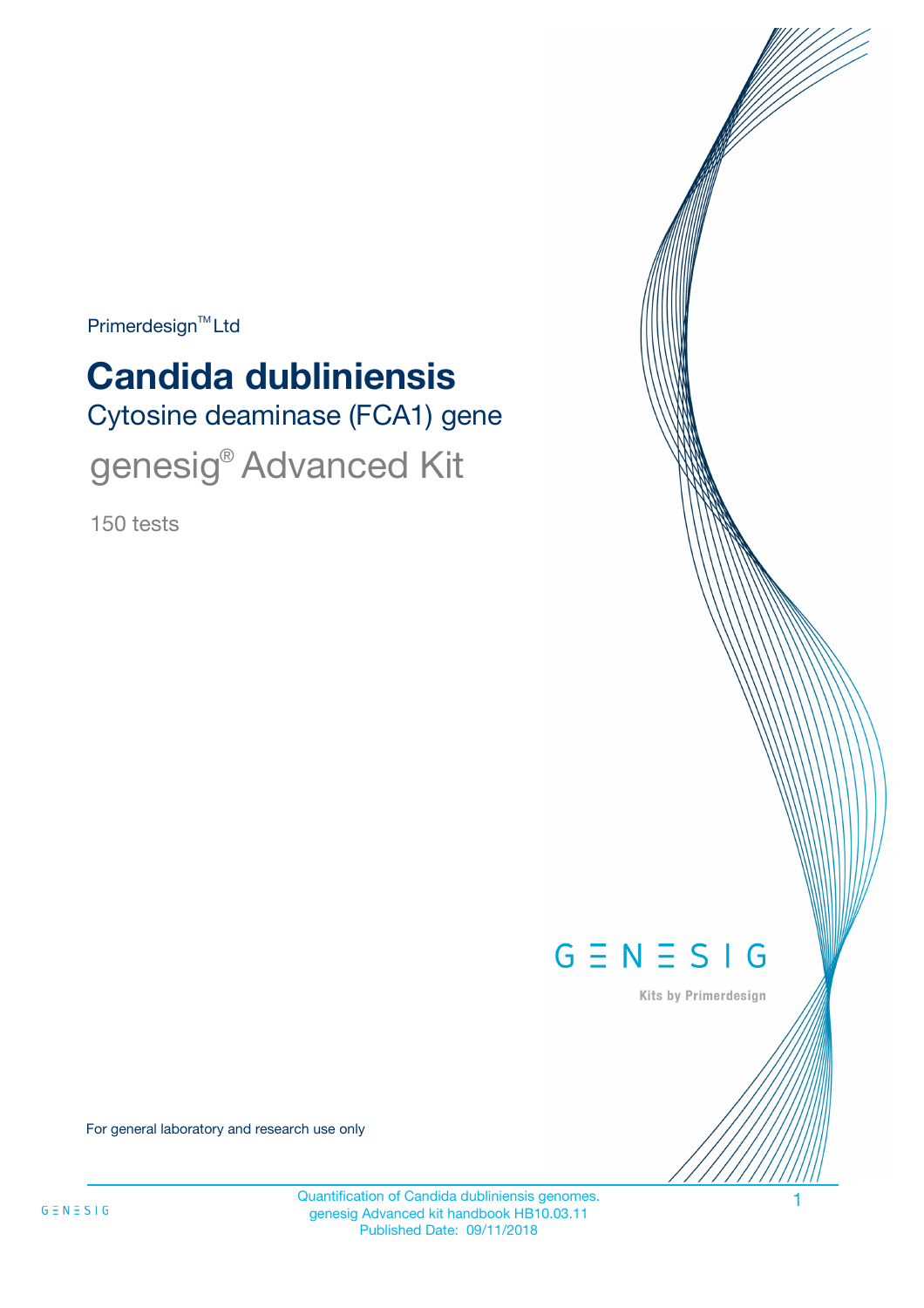### Introduction to Candida dubliniensis

Candida dubliniensis is a pathogenic yeast species (family Saccharomycetaceae).

C.dubliniensis is found around the world and is associated with oral carriage and oropharyngeal infections in mostly HIV and AIDS patients, other immunocompromised individuals are infected less frequently. It is uncommon for it to be found in the oral flora of a healthy individual (unlike other Candida species).

C.dubliniensis has a 14.6 Mb diploid genome with a complex karyotype comprising 10 haploid and 3 diploid chromosomes. Compared to C.albicans it has a number of chromosome translocations.

Epidemiological studies have suggested that C.dubliniensis is less pathogenic than C.albicans however the reason is not fully understood, this is mainly because the two species express very similar virulence factors. C.dubliniensis and C.albicans both produce hyphae however they may differ in their induction mechanism, and conditions. C.albicans is more tolerant to changes in its environment, eg temperature changes, and NaCl concentration. This may confer a competitive advantage when colonising and causing infections.

In general C.dubliniensis is vulnerable to common antifungal treatments, the exception to this is being a lower susceptibility azoles – resistance is primarily due to overexpression of the major facilitator efflux pump Mdr1p.

Due to phenotypic the similarities between C.dubliniensis and C.albicans it can be difficult to distinguish between the species – real time PCR can be used to quickly and accurately detect C.dubliniensis.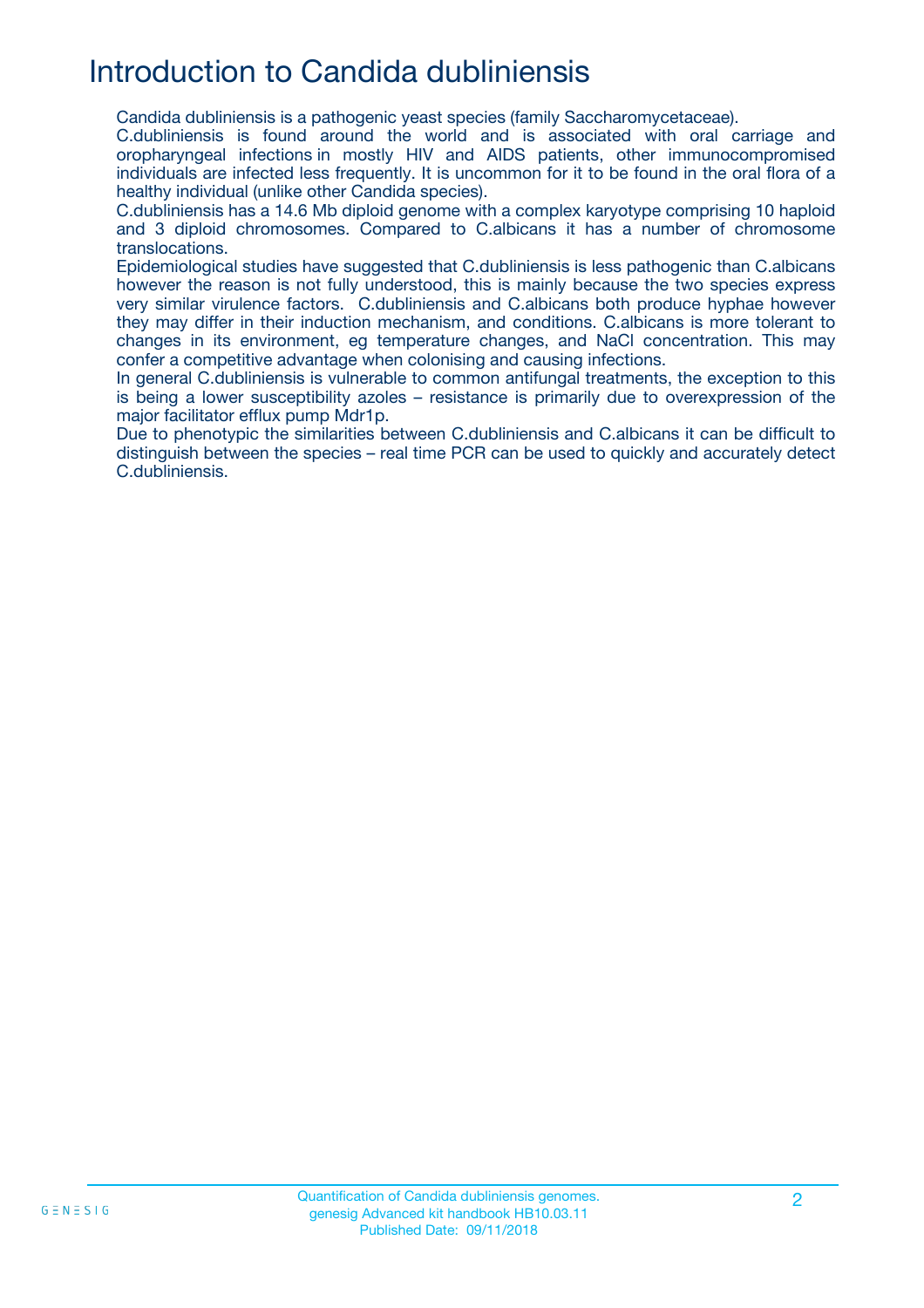## **Specificity**

The Primerdesign genesig Kit for Candida dubliniensis (C.dubliniensis) genomes is designed for the in vitro quantification of C.dubliniensis genomes. The kit is designed to have a broad detection profile. Specifically, the primers represent 100% homology with over 95% of the NCBI database reference sequences available at the time of design.

The dynamics of genetic variation means that new sequence information may become available after the initial design. Primerdesign periodically reviews the detection profiles of our kits and when required releases new versions.

If you require further information, or have a specific question about the detection profile of this kit then please send an e.mail to enquiry@primerdesign.co.uk and our bioinformatics team will answer your question.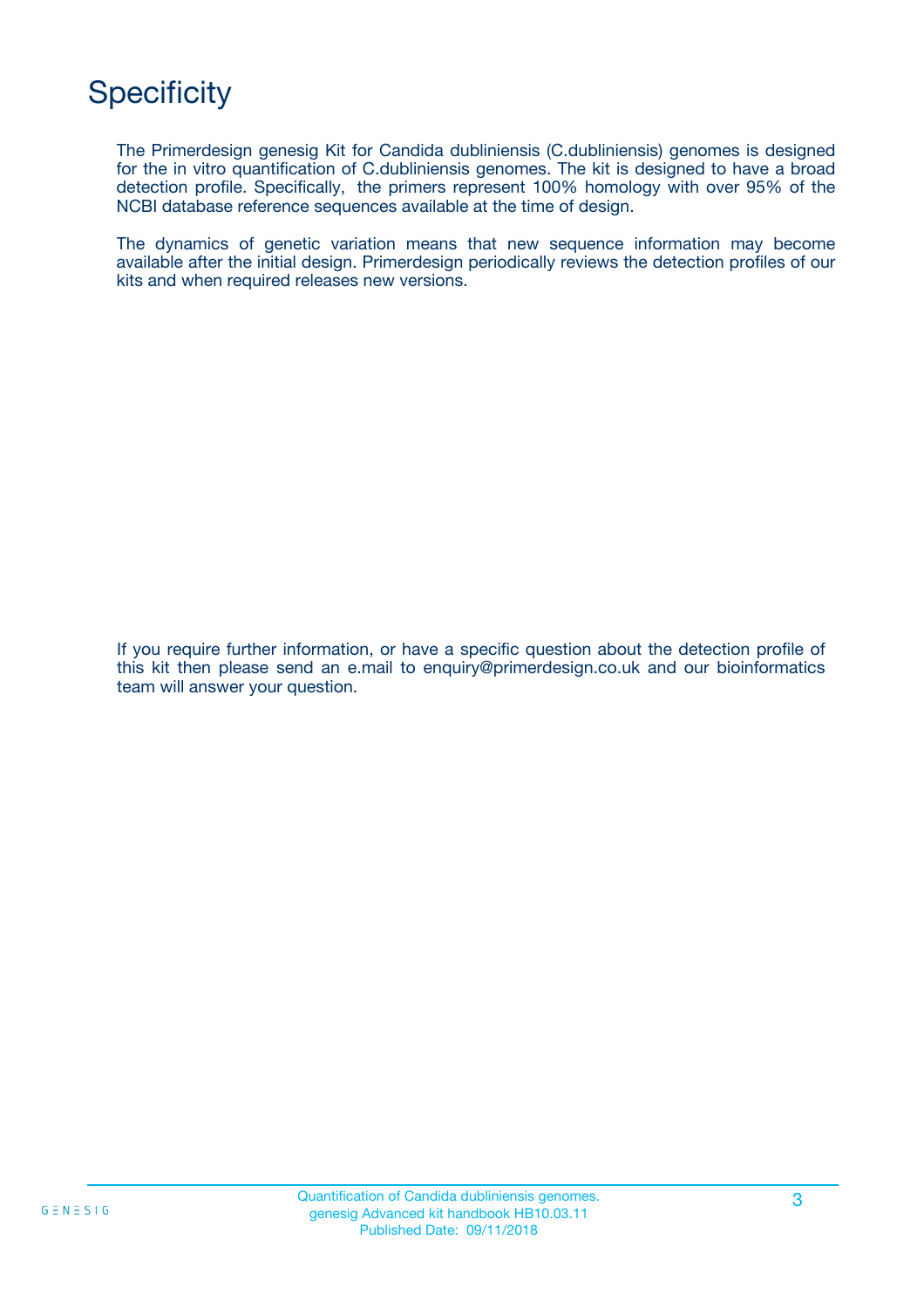### Kit contents

- **C.dubliniensis specific primer/probe mix (150 reactions BROWN)** FAM labelled
- **C.dubliniensis positive control template (for Standard curve RED)**
- **Internal extraction control primer/probe mix (150 reactions BROWN)** VIC labelled as standard
- **Internal extraction control DNA (150 reactions BLUE)**
- **Endogenous control primer/probe mix (150 reactions BROWN)** FAM labelled
- **RNase/DNase free water (WHITE)** for resuspension of primer/probe mixes
- **Template preparation buffer (YELLOW)** for resuspension of internal control template, positive control template and standard curve preparation

### Reagents and equipment to be supplied by the user

#### **Real-time PCR Instrument**

#### **Extraction kit**

This kit is recommended for use with genesig Easy DNA/RNA extraction kit. However, it is designed to work well with all processes that yield high quality RNA and DNA with minimal PCR inhibitors.

#### **oasig**TM **lyophilised or Precision**®**PLUS 2X qPCR Master Mix**

This kit is intended for use with oasig or PrecisionPLUS2X qPCR Master Mix.

**Pipettors and Tips**

**Vortex and centrifuge**

#### **Thin walled 1.5 ml PCR reaction tubes**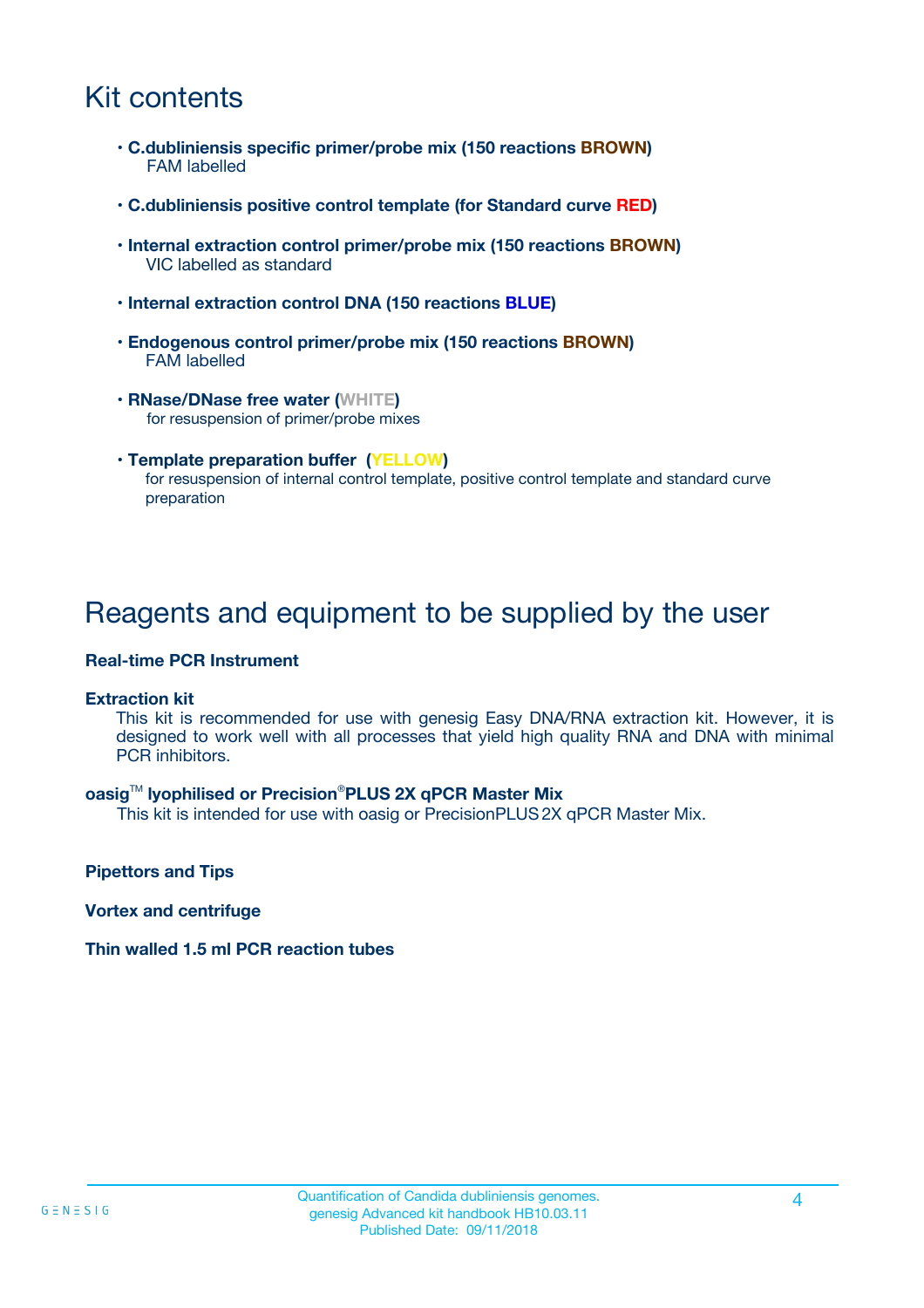### Kit storage and stability

This kit is stable at room temperature but should be stored at -20ºC on arrival. Once the lyophilised components have been resuspended they should not be exposed to temperatures above -20°C for longer than 30 minutes at a time and unnecessary repeated freeze/thawing should be avoided. The kit is stable for six months from the date of resuspension under these circumstances.

If a standard curve dilution series is prepared this can be stored frozen for an extended period. If you see any degradation in this serial dilution a fresh standard curve can be prepared from the positive control.

Primerdesign does not recommend using the kit after the expiry date stated on the pack.

### Suitable sample material

All kinds of sample material suited for PCR amplification can be used. Please ensure the samples are suitable in terms of purity, concentration, and DNA integrity (An internal PCR control is supplied to test for non specific PCR inhibitors). Always run at least one negative control with the samples. To prepare a negative-control, replace the template DNA sample with RNase/DNase free water.

### Dynamic range of test

Under optimal PCR conditions genesig C.dubliniensis detection kits have very high priming efficiencies of >95% and can detect less than 100 copies of target template.

### Notices and disclaimers

This product is developed, designed and sold for research purposes only. It is not intended for human diagnostic or drug purposes or to be administered to humans unless clearly expressed for that purpose by the Food and Drug Administration in the USA or the appropriate regulatory authorities in the country of use. During the warranty period Primerdesign genesig detection kits allow precise and reproducible data recovery combined with excellent sensitivity. For data obtained by violation to the general GLP guidelines and the manufacturer's recommendations the right to claim under guarantee is expired. PCR is a proprietary technology covered by several US and foreign patents. These patents are owned by Roche Molecular Systems Inc. and have been sub-licensed by PE Corporation in certain fields. Depending on your specific application you may need a license from Roche or PE to practice PCR. Additional information on purchasing licenses to practice the PCR process may be obtained by contacting the Director of Licensing at Roche Molecular Systems, 1145 Atlantic Avenue, Alameda, CA 94501 or Applied Biosystems business group of the Applera Corporation, 850 Lincoln Centre Drive, Foster City, CA 94404. In addition, the 5' nuclease assay and other homogeneous amplification methods used in connection with the PCR process may be covered by U.S. Patents 5,210,015 and 5,487,972, owned by Roche Molecular Systems, Inc, and by U.S. Patent 5,538,848, owned by The Perkin-Elmer Corporation.

### Trademarks

Primerdesign™ is a trademark of Primerdesign Ltd.

genesig $^\circledR$  is a registered trademark of Primerdesign Ltd.

The PCR process is covered by US Patents 4,683,195, and 4,683,202 and foreign equivalents owned by Hoffmann-La Roche AG. BI, ABI PRISM® GeneAmp® and MicroAmp® are registered trademarks of the Applera Genomics (Applied Biosystems Corporation). BIOMEK® is a registered trademark of Beckman Instruments, Inc.; iCycler™ is a registered trademark of Bio-Rad Laboratories, Rotor-Gene is a trademark of Corbett Research. LightCycler™ is a registered trademark of the Idaho Technology Inc. GeneAmp®, TaqMan® and AmpliTaqGold® are registered trademarks of Roche Molecular Systems, Inc., The purchase of the Primerdesign™ reagents cannot be construed as an authorization or implicit license to practice PCR under any patents held by Hoffmann-LaRoche Inc.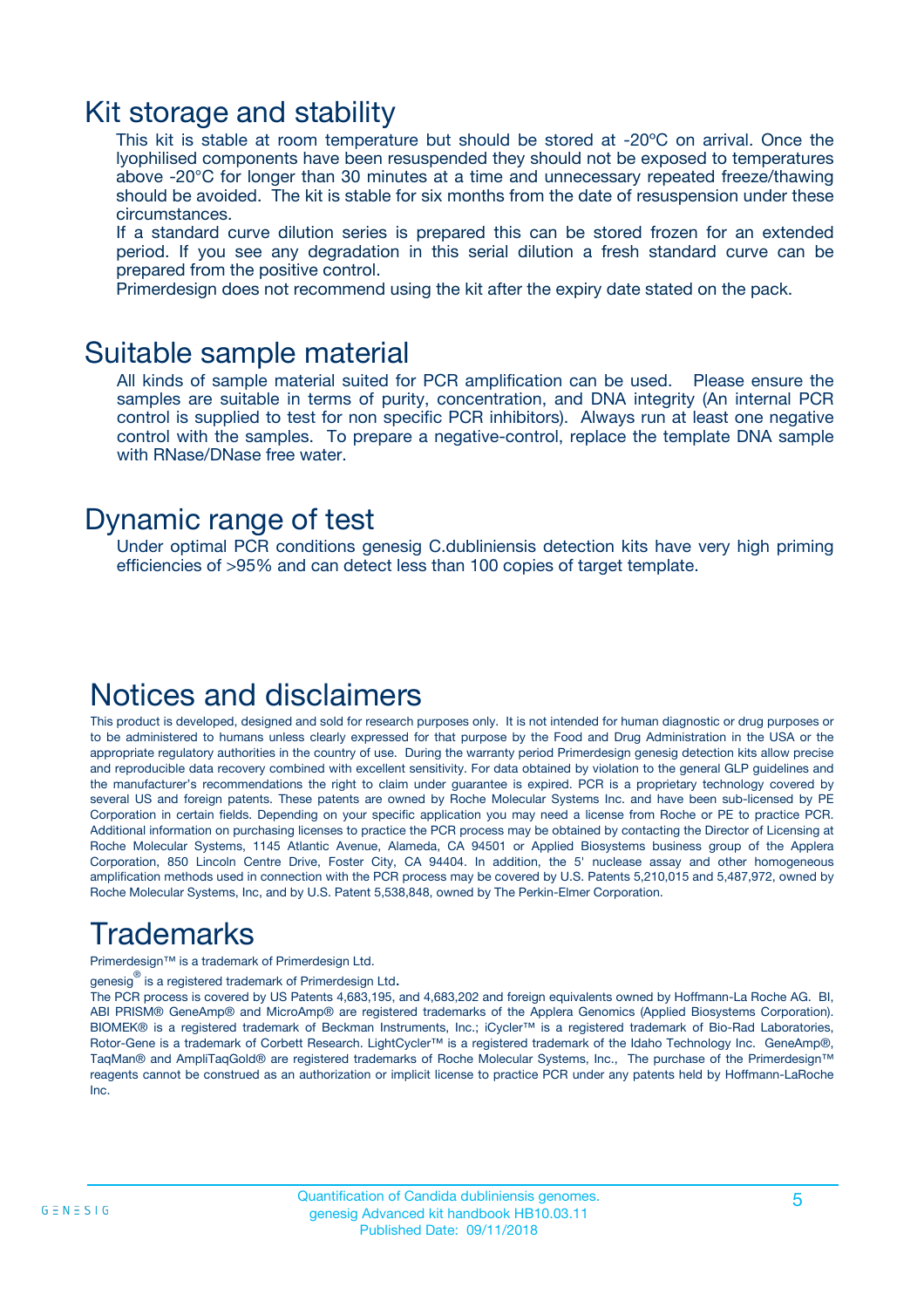### Principles of the test

#### **Real-time PCR**

A C.dubliniensis specific primer and probe mix is provided and this can be detected through the FAM channel.

The primer and probe mix provided exploits the so-called TaqMan® principle. During PCR amplification, forward and reverse primers hybridize to the C.dubliniensis DNA. A fluorogenic probe is included in the same reaction mixture which consists of a DNA probe labeled with a 5`-dye and a 3`-quencher. During PCR amplification, the probe is cleaved and the reporter dye and quencher are separated. The resulting increase in fluorescence can be detected on a range of qPCR platforms.

#### **Positive control**

For copy number determination and as a positive control for the PCR set up, the kit contains a positive control template. This can be used to generate a standard curve of C.dubliniensis copy number / Cq value. Alternatively the positive control can be used at a single dilution where full quantitative analysis of the samples is not required. Each time the kit is used, at least one positive control reaction must be included in the run. A positive result indicates that the primers and probes for detecting the target C.dubliniensis gene worked properly in that particular experimental scenario. If a negative result is obtained the test results are invalid and must be repeated. Care should be taken to ensure that the positive control does not contaminate any other kit component which would lead to false-positive results. This can be achieved by handling this component in a Post PCR environment. Care should also be taken to avoid cross-contamination of other samples when adding the positive control to the run. This can be avoided by sealing all other samples and negative controls before pipetting the positive control into the positive control well.

#### **Negative control**

To validate any positive findings a negative control reaction should be included every time the kit is used. For this reaction the RNase/DNase free water should be used instead of template. A negative result indicates that the reagents have not become contaminated while setting up the run.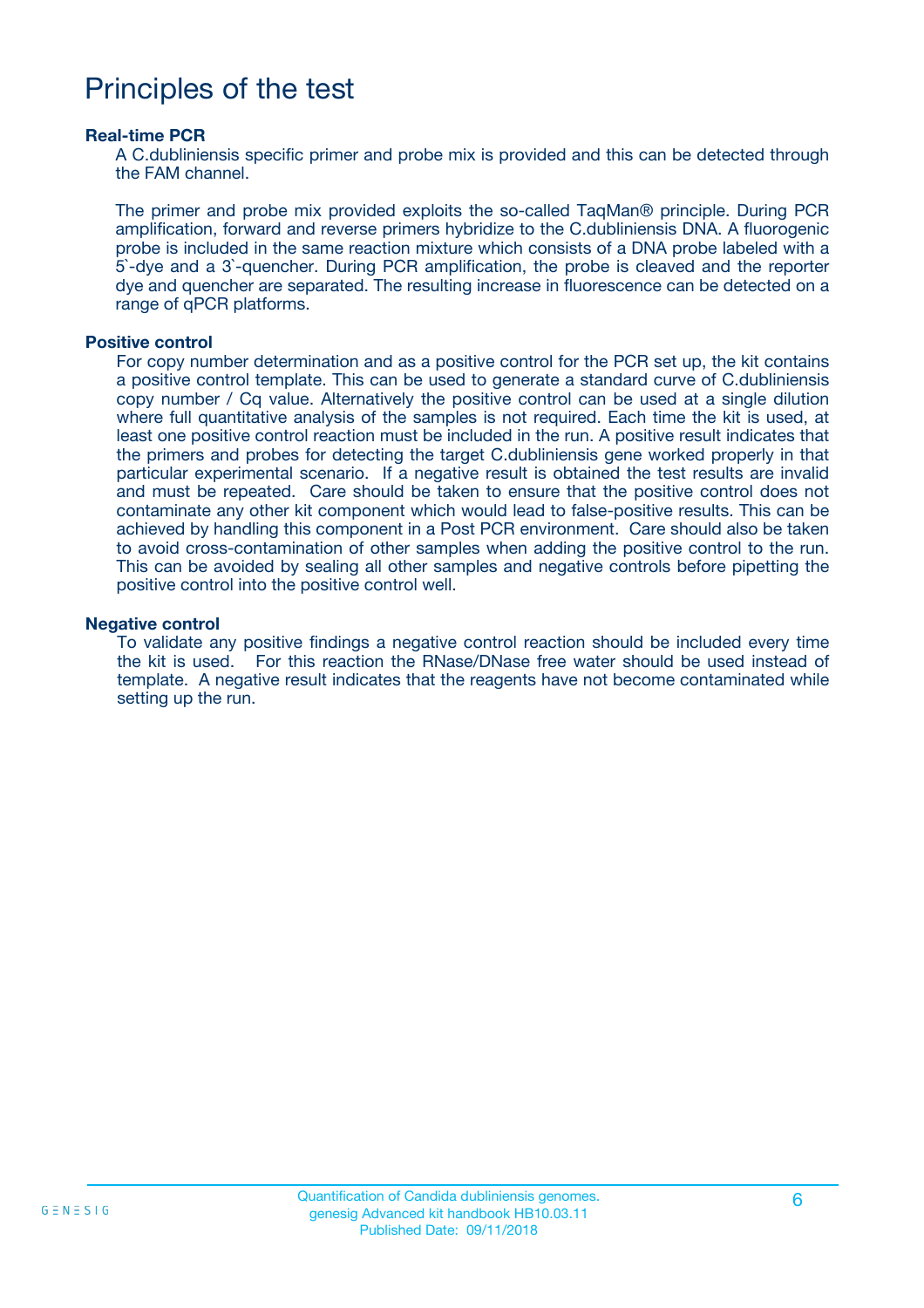#### **Internal DNA extraction control**

When performing DNA extraction, it is often advantageous to have an exogenous source of DNA template that is spiked into the lysis buffer. This control DNA is then co-purified with the sample DNA and can be detected as a positive control for the extraction process. Successful co-purification and qPCR for the control DNA also indicates that PCR inhibitors are not present at a high concentration.

A separate primer and probe mix are supplied with this kit to detect the exogenous DNA using qPCR. The primers are present at PCR limiting concentrations which allows multiplexing with the target sequence primers. Amplification of the control DNA does not interfere with detection of the C.dubliniensis target DNA even when present at low copy number. The Internal control is detected through the VIC channel and gives a Cq value of 28+/-3.

#### **Endogenous control**

To confirm extraction of a valid biological template, a primer and probe mix is included to detect an endogenous gene. Detection of the endogenous control is through the FAM channel and it is NOT therefore possible to perform a multiplex with the C.dubliniensis primers. A poor endogenous control signal may indicate that the sample did not contain sufficient biological material.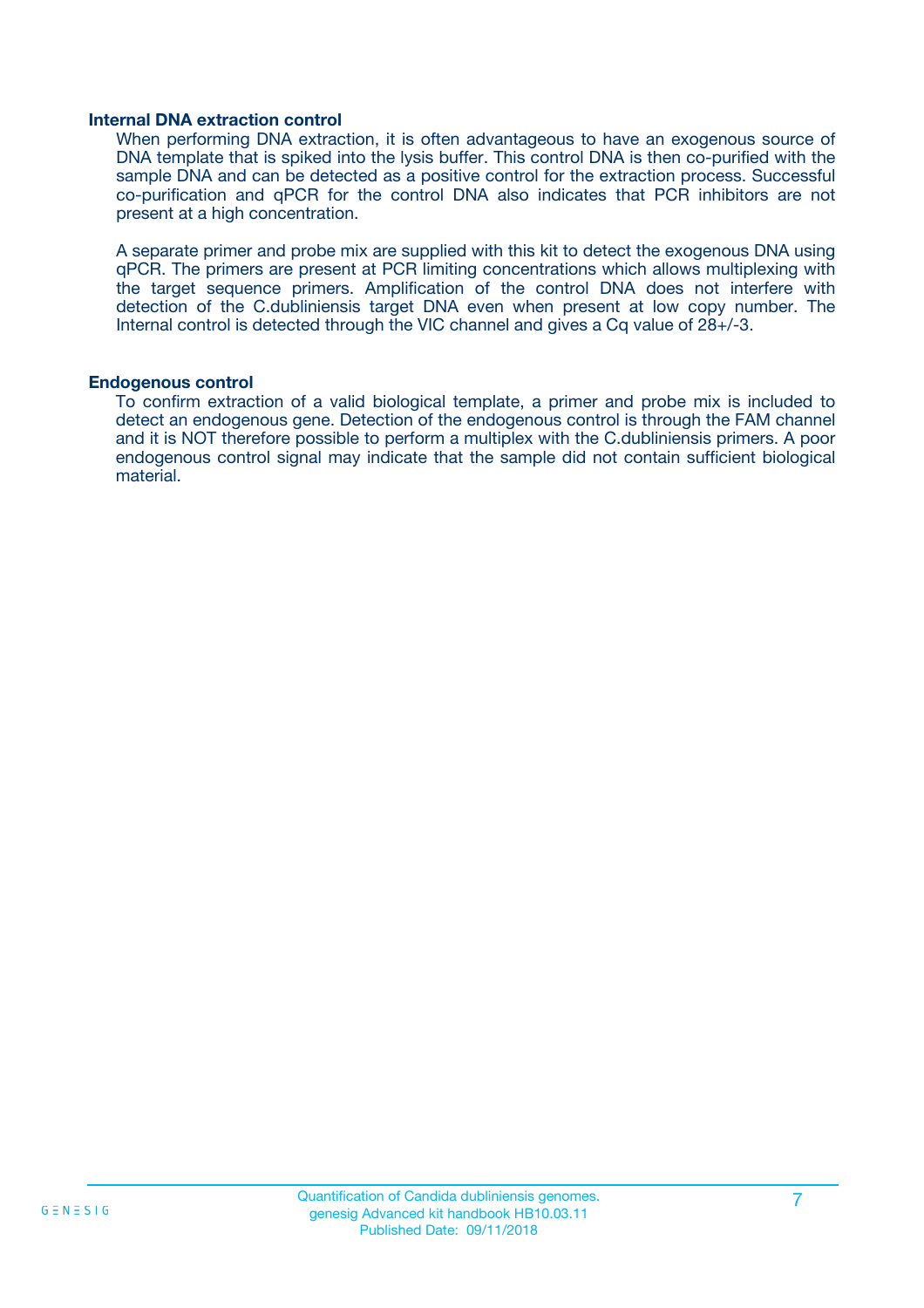### Resuspension protocol

To minimize the risk of contamination with foreign DNA, we recommend that all pipetting be performed in a PCR clean environment. Ideally this would be a designated PCR lab or PCR cabinet. Filter tips are recommended for all pipetting steps.

- **1. Pulse-spin each tube in a centrifuge before opening.** This will ensure lyophilised primer and probe mix is in the base of the tube and is not spilt upon opening the tube.
- **2. Resuspend the primer/probe mixes in the RNase/DNase free water supplied, according to the table below:**

To ensure complete resuspension, vortex each tube thoroughly.

| Component - resuspend in water                       |          |  |
|------------------------------------------------------|----------|--|
| <b>Pre-PCR pack</b>                                  |          |  |
| C.dubliniensis primer/probe mix (BROWN)              | $165$ µl |  |
| Internal extraction control primer/probe mix (BROWN) | $165$ µl |  |
| Endogenous control primer/probe mix (BROWN)          | 165 µl   |  |

**3. Resuspend the internal control template and positive control template in the template preparation buffer supplied, according to the table below:** To ensure complete resuspension, vortex each tube thoroughly.

| Component - resuspend in template preparation buffer |  |  |  |
|------------------------------------------------------|--|--|--|
| <b>Pre-PCR heat-sealed foil</b>                      |  |  |  |
| Internal extraction control DNA (BLUE)               |  |  |  |
| <b>Post-PCR heat-sealed foil</b>                     |  |  |  |
| C.dubliniensis Positive Control Template (RED) *     |  |  |  |

\* This component contains high copy number template and is a VERY significant contamination risk. It must be opened and handled in a separate laboratory environment, away from the other components.

### DNA extraction

The internal extraction control DNA can be added either to the DNA lysis/extraction buffer or to the DNA sample once it has been resuspended in lysis buffer.

**DO NOT add the internal extraction control DNA directly to the unprocessed biological sample as this will lead to degradation and a loss in signal.**

- **1. Add 4µl of the Internal extraction control DNA (BLUE) to each sample in DNA lysis/extraction buffer per sample.**
- **2. Complete DNA extraction according to the manufacturers protocols.**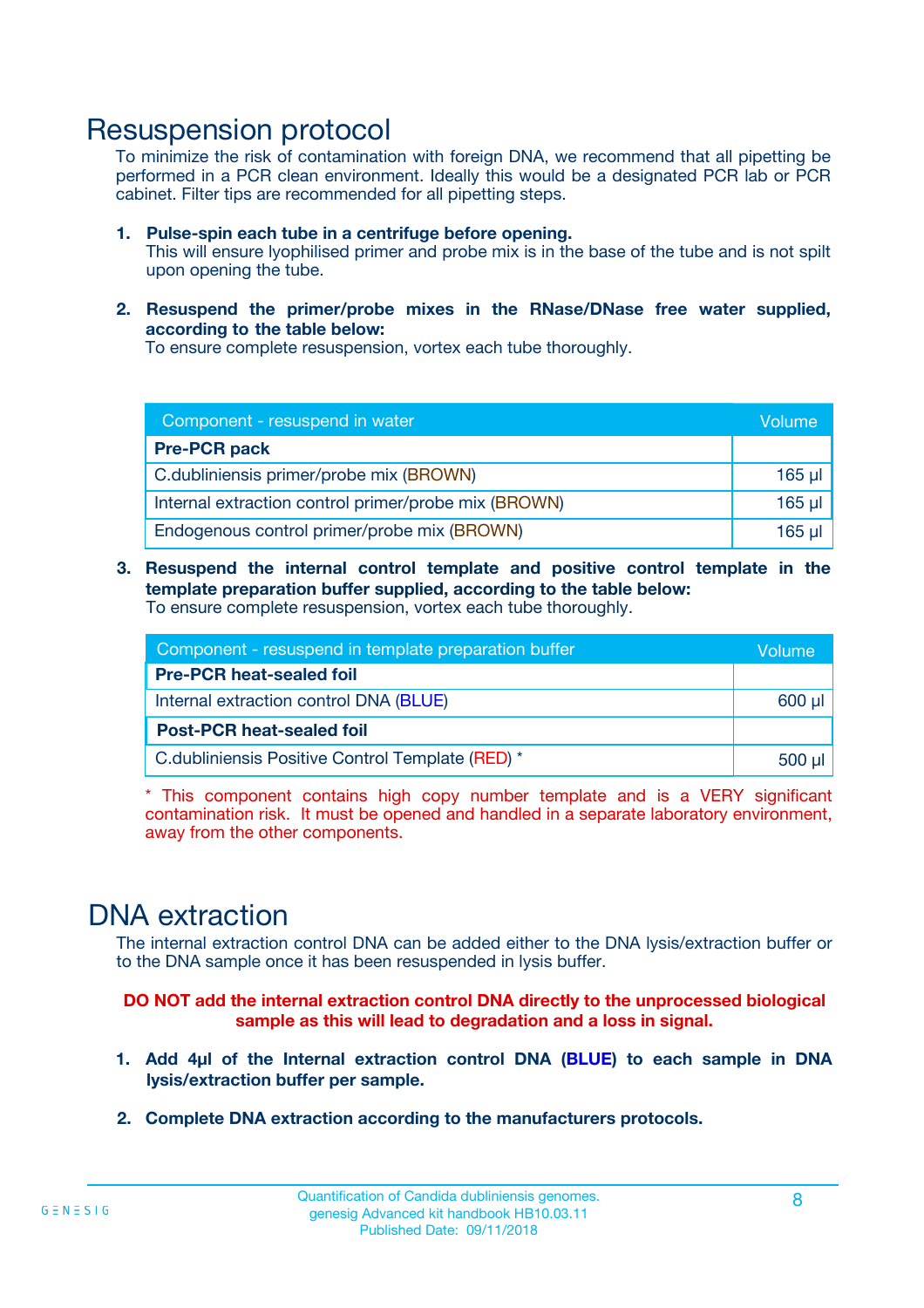# qPCR detection protocol

**1. For each DNA sample prepare a reaction mix according to the table below:** Include sufficient reactions for positive and negative controls.

| Component                                            | Volume   |
|------------------------------------------------------|----------|
| oasig or PrecisionPLUS 2X qPCR Master Mix            | $10 \mu$ |
| C.dubliniensis primer/probe mix (BROWN)              | 1 µI     |
| Internal extraction control primer/probe mix (BROWN) | 1 µl     |
| <b>RNase/DNase free water (WHITE)</b>                | $3 \mu$  |
| <b>Final Volume</b>                                  | 15 µl    |

**2. For each DNA sample prepare an endogenous control reaction according to the table below (Optional):**

**This control reaction will provide useful information regarding the quality of the biological sample.**

| Component                                   | Volume   |
|---------------------------------------------|----------|
| oasig or PrecisionPLUS 2X qPCR Master Mix   | $10 \mu$ |
| Endogenous control primer/probe mix (BROWN) | 1 µI     |
| <b>RNase/DNase free water (WHITE)</b>       | $4 \mu$  |
| <b>Final Volume</b>                         | 15 µl    |

- **3. Pipette 15µl of each mix into individual wells according to your qPCR experimental plate set up.**
- **4. Prepare sample DNA templates for each of your samples.**
- **5. Pipette 5µl of DNA template into each well, according to your experimental plate set up.**

For negative control wells use 5µl of RNase/DNase free water. The final volume in each well is 20ul.

**6. If a standard curve is included for quantitative analysis, prepare a reaction mix according to the table below:**

| Component                                 | Volume          |
|-------------------------------------------|-----------------|
| oasig or PrecisionPLUS 2X qPCR Master Mix | 10 $\mu$        |
| C.dubliniensis primer/probe mix (BROWN)   | 1 µI -          |
| <b>RNase/DNase free water (WHITE)</b>     | 4 µl            |
| <b>Final Volume</b>                       | 15 <sub>µ</sub> |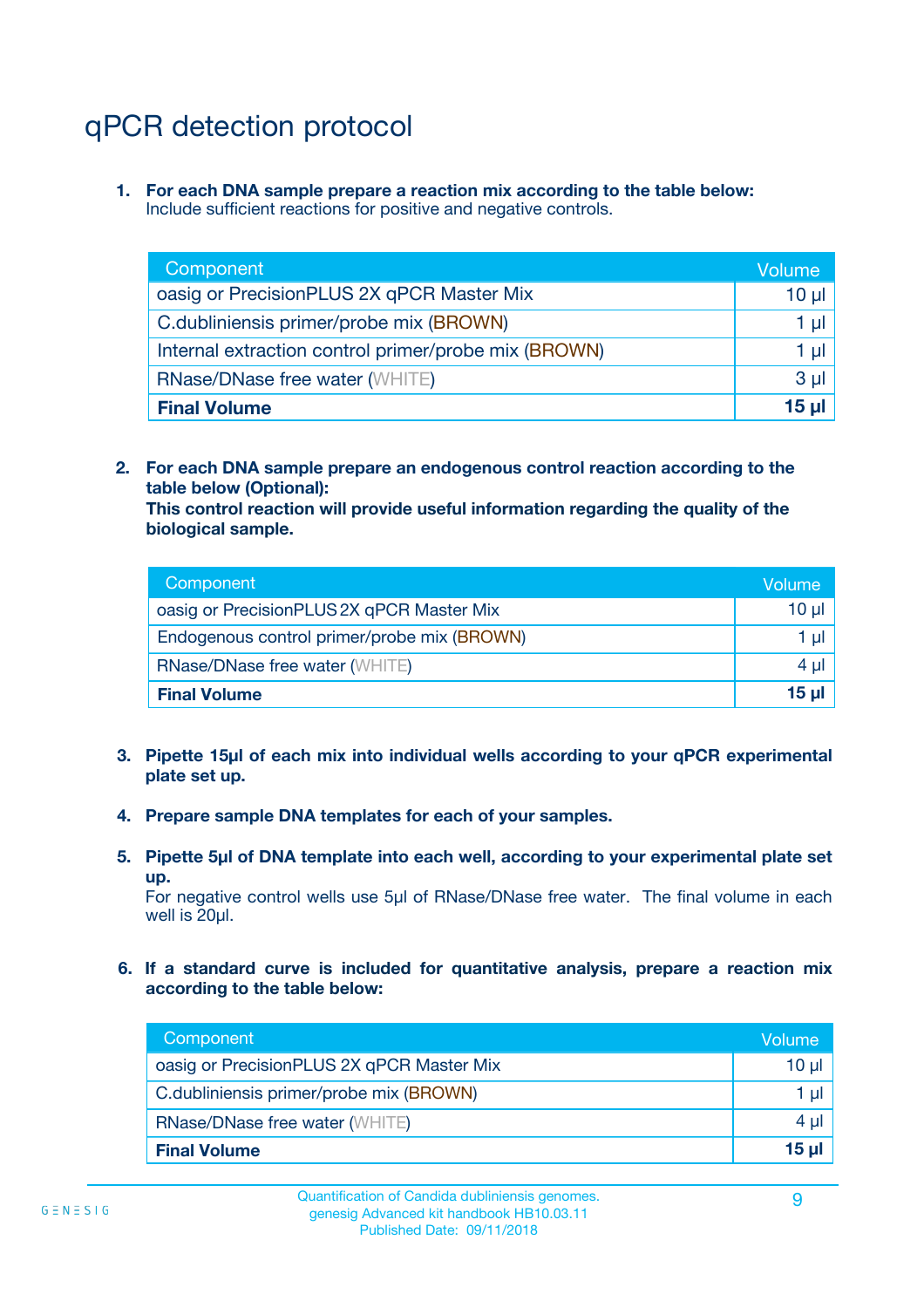#### **7. Preparation of standard curve dilution series.**

- 1) Pipette 90µl of template preparation buffer into 5 tubes and label 2-6
- 2) Pipette 10µl of Positive Control Template (RED) into tube 2
- 3) Vortex thoroughly
- 4) Change pipette tip and pipette 10µl from tube 2 into tube 3
- 5) Vortex thoroughly

Repeat steps 4 and 5 to complete the dilution series

| <b>Standard Curve</b>         | <b>Copy Number</b>     |
|-------------------------------|------------------------|
| Tube 1 Positive control (RED) | $2 \times 10^5$ per µl |
| Tube 2                        | $2 \times 10^4$ per µl |
| Tube 3                        | $2 \times 10^3$ per µl |
| Tube 4                        | $2 \times 10^2$ per µl |
| Tube 5                        | 20 per µl              |
| Tube 6                        | 2 per µl               |

**8. Pipette 5µl of standard template into each well for the standard curve according to your experimental plate set up.**

#### The final volume in each well is 20µl.

### qPCR amplification protocol

Amplification conditions using oasig or PrecisionPLUS 2X qPCR Master Mix.

|             | <b>Step</b>       | <b>Time</b>     | Temp    |
|-------------|-------------------|-----------------|---------|
|             | Enzyme activation | 2 min           | 95 °C   |
| Cycling x50 | Denaturation      | 10 <sub>s</sub> | 95 $°C$ |
|             | DATA COLLECTION * | 60 s            | 60 °C   |

\* Fluorogenic data should be collected during this step through the FAM and VIC channels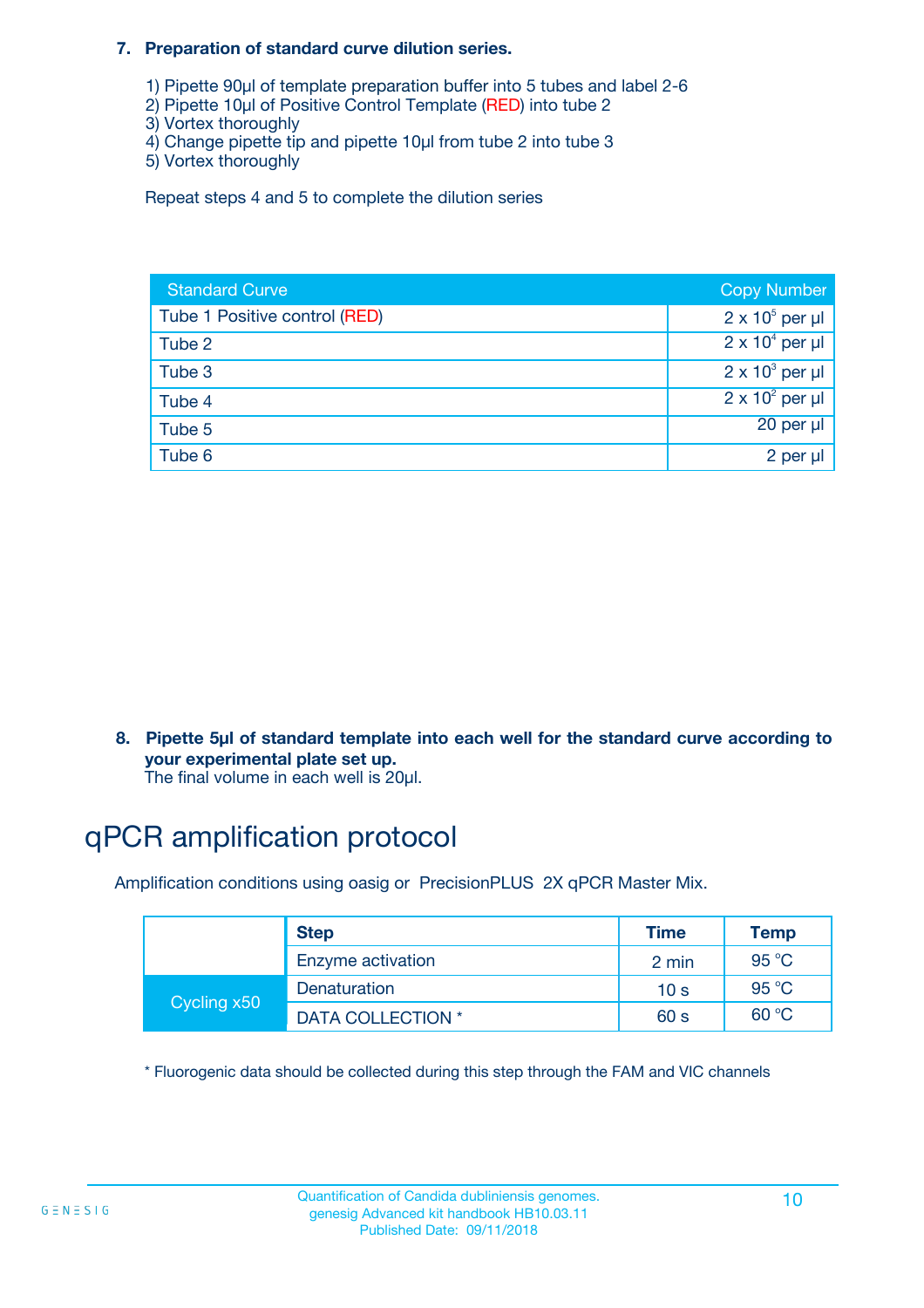# Interpretation of results

| <b>Target</b><br>(FAM) | <b>Internal</b><br>control<br>(NIC) | <b>Positive</b><br>control | <b>Negative</b><br>control | Interpretation                                                                                                  |
|------------------------|-------------------------------------|----------------------------|----------------------------|-----------------------------------------------------------------------------------------------------------------|
| $\leq 30$              | $+ 1 -$                             | ÷                          |                            | <b>POSITIVE QUANTITATIVE RESULT</b><br>calculate copy number                                                    |
| > 30                   | ٠                                   | ÷                          |                            | <b>POSITIVE QUANTITATIVE RESULT</b><br>calculate copy number                                                    |
| > 30                   |                                     | ÷                          |                            | <b>POSITIVE QUALITATIVE RESULT</b><br>do not report copy number as this<br>may be due to poor sample extraction |
|                        | ÷                                   | ÷                          |                            | <b>NEGATIVE RESULT</b>                                                                                          |
| $+ 1 -$                | $+ 1 -$                             | ÷                          | $\leq$ 35                  | <b>EXPERIMENT FAILED</b><br>due to test contamination                                                           |
| $+$ / -                | $+ 1 -$                             | ÷                          | > 35                       | $\star$                                                                                                         |
|                        |                                     | ÷                          |                            | <b>SAMPLE PREPARATION FAILED</b>                                                                                |
|                        |                                     |                            | $+$ /                      | <b>EXPERIMENT FAILED</b>                                                                                        |

Positive control template (**RED**) is expected to amplify between Cq 16 and 23. Failure to satisfy this quality control criterion is a strong indication that the experiment has been compromised.

\*Where the test sample is positive and the negative control is positive with a  $Ca > 35$ , the sample must be reinterpreted based on the relative signal strength of the two results:



If the sample amplifies  $> 5$  Cq earlier than the negative control then the sample should be reinterpreted (via the table above) with the negative control verified as negative.



If the sample amplifies  $< 5$  Cq earlier than the negative control then the positive sample result is invalidated and<br>the result should be determined  $the$  result should be inconclusive due to test contamination. The test for this sample should be repeated.